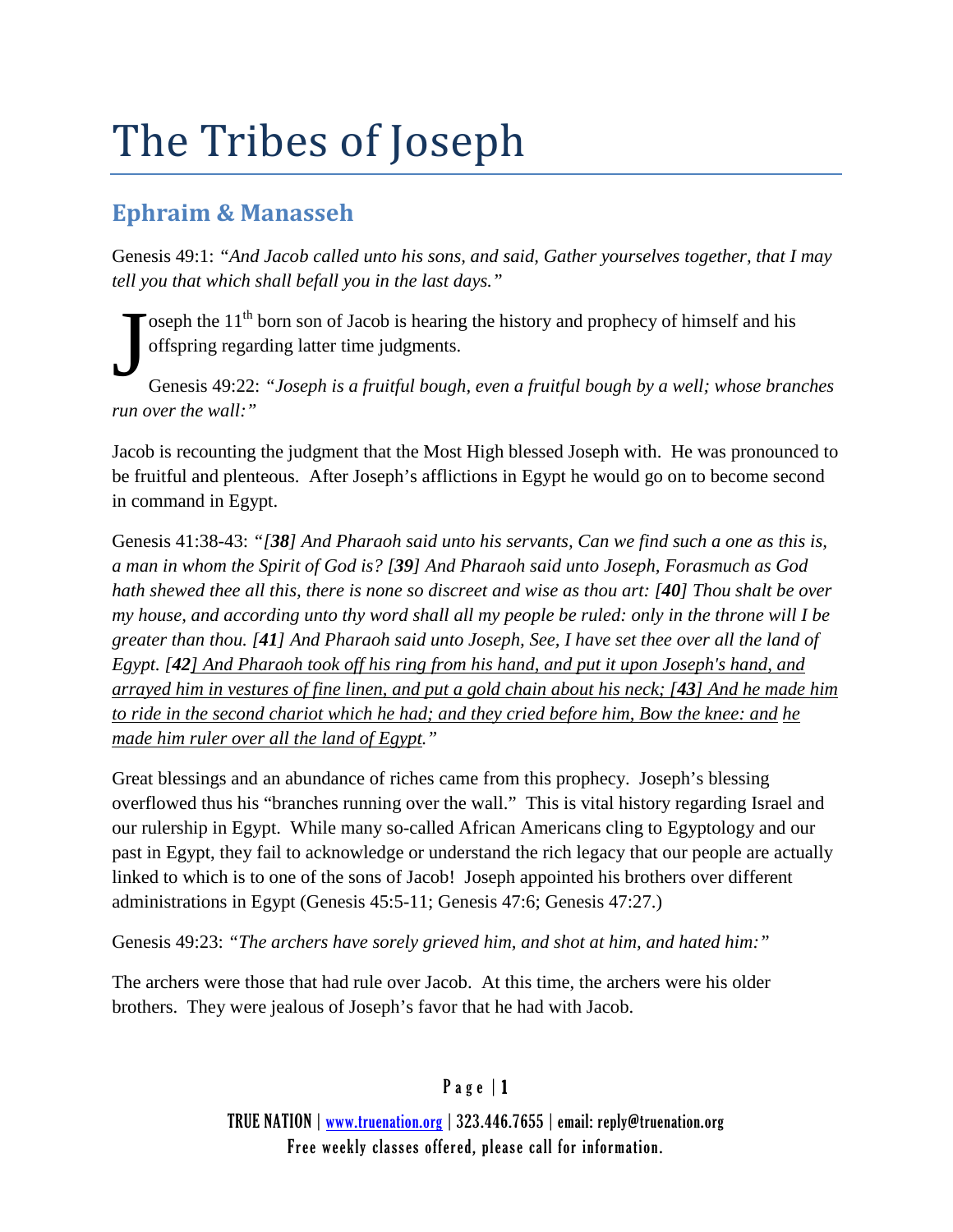Genesis 37:3-4: *"[3] Now Israel loved Joseph more than all his children, because he was the son of his old age: and he made him a coat of many colours. [4] And when his brethren saw that their father loved him more than all his brethren, they hated him, and could not speak peaceably unto him."*

The elder brothers had hatred for Joseph. This is clearly against the commandments of the Most High (Leviticus 19:17). They plotted his murder and the eventual plan to sell him off into slavery.

Genesis 37:23-29: *"[23] And it came to pass, when Joseph was come unto his brethren, that they stript Joseph out of his coat, his coat of many colours that was on him; [24] And they took him, and cast him into a pit: and the pit was empty, there was no water in it. [25] And they sat down to eat bread: and they lifted up their eyes and looked, and, behold, a company of Ishmeelites came from Gilead with their camels bearing spicery and balm and myrrh, going to carry it down to Egypt. [26] And Judah said unto his brethren, What profit is it if we slay our brother, and conceal his blood? [27] Come, and let us sell him to the Ishmeelites, and let not our hand be upon him; for he is our brother and our flesh. And his brethren were content. [28] Then there passed by Midianites merchantmen; and they drew and lifted up Joseph out of the pit, and sold Joseph to the Ishmeelites for twenty pieces of silver: and they brought Joseph into Egypt. [29] And Reuben returned unto the pit; and, behold, Joseph was not in the pit; and he rent his clothes."*

Genesis 49:24: *"But his bow abode in strength, and the arms of his hands were made strong by the hands of the mighty God of Jacob; (from thence is the shepherd, the stone of Israel:)"*

Joseph's bow is a metaphor for a weapon of defense. Joseph maintained himself with strength and faith after being hated by his brothers, being sold into slavery, falsely accused of rape, and being incarcerated. He completely relied on the Most High to deliver him and keep him faithful.

Psalms 18: 32-34: *"[32] It is God that girdeth me with strength, and maketh my way perfect. [33] He maketh my feet like hinds' feet, and setteth me upon my high places. [34] He teacheth my hands to war, so that a bow of steel is broken by mine arms."*

David acknowledges that only by and through the Most High can we become strengthened and endure afflictions. He teaches us how to be fighters physically and spiritually. Joseph was clearly a fighter that refused to lose. Joseph remained strong through the wisdom of the Father. He was a great mathematician, businessman, judge and discerner (Genesis 42; Genesis 39).

Genesis 48:15-22: *"[15] And he blessed Joseph, and said, God, before whom my fathers Abraham and Isaac did walk, the God which fed me all my life long unto this day, [16] The Angel which redeemed me from all evil, bless the lads; and let my name be named on them, and* 

### Page | 2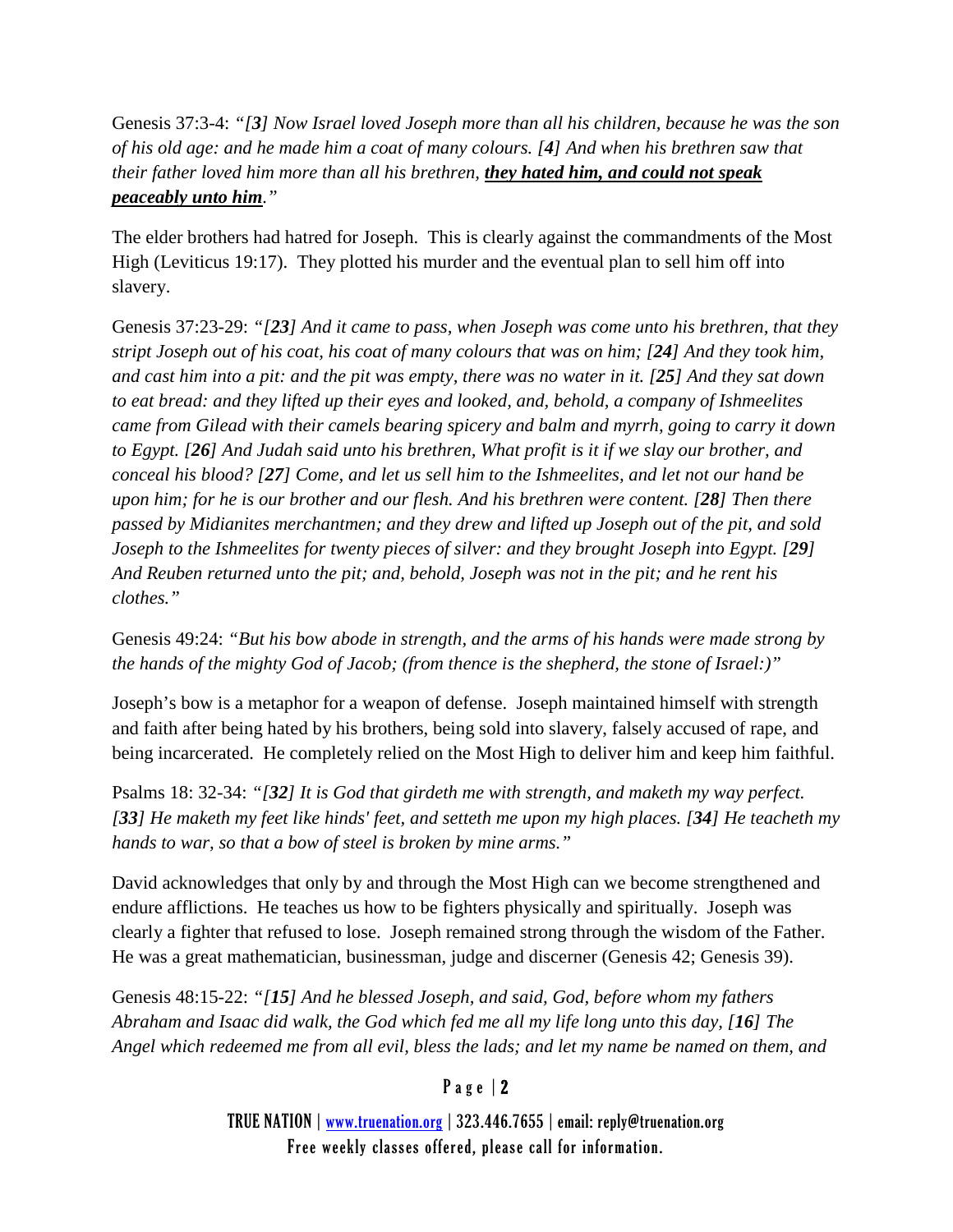*the name of my fathers Abraham and Isaac; and let them grow into a multitude in the midst of the earth. [17] And when Joseph saw that his father laid his right hand upon the head of Ephraim, it displeased him: and he held up his father's hand, to remove it from Ephraim's head unto Manasseh's head. [18] And Joseph said unto his father, Not so, my father: for this is the firstborn; put thy right hand upon his head. [19] And his father refused, and said, I know it, my son, I know it: he also shall become a people, and he also shall be great: but truly his younger brother shall be greater than he, and his seed shall become a multitude of nations. [20] And he blessed them that day, saying, In thee shall Israel bless, saying, God make thee as Ephraim and as Manasseh: and he set Ephraim before Manasseh. [21] And Israel said unto Joseph, Behold, I die: but God shall be with you, and bring you again unto the land of your fathers. [22] Moreover I have given to thee one portion above thy brethren, which I took out of the hand of the Amorite with my sword and with my bow."*

Joseph had two sons, Ephraim and Manasseh, who will play important roles as it pertains to the latter day prophesies. We also see how Joseph would be fruitful as his two sons would receive his inheritance and become two of the tribes of Israel. Joseph was strengthened by the Most High with his offspring and dominion in Egypt. Throughout all Joseph's trials and tribulations, he managed to prolong his seed and set them up for future blessings.

1 Chronicles 5:1: *"Now the sons of Reuben the firstborn of Israel, (for he was the firstborn; but, forasmuch as he defiled his father's bed, his birthright was given unto the sons of Joseph the son of Israel: and the genealogy is not to be reckoned after the birthright."*

Due to Reuben's transgression, his double portion (Deuteronomy 21:17) was given to the sons of Joseph, Ephraim and Manasseh. This inheritance along with the adoptive blessing of Jacob (Genesis 48:15-22) integrated the brothers into completing the 12 Tribes of Israel (Joshua 14:4).

Deuteronomy 33:13-16: *"[13] And of Joseph he said, Blessed of the LORD be his land, for the precious things of heaven, for the dew, and for the deep that coucheth beneath, [14] And for the precious fruits brought forth by the sun, and for the precious things put forth by the moon, [15] And for the chief things of the ancient mountains, and for the precious things of the lasting hills, [16] And for the precious things of the earth and fulness thereof, and for the good will of him that dwelt in the bush: let the blessing come upon the head of Joseph, and upon the top of the head of him that was separated from his brethren."*

Joseph's land was divided amongst his sons Ephraim and Manasseh. Ephraim in particular occupied a mountainous region which was also known as Mt. Ephraim (Joshua 19:50). This is why Joseph's blessings included "ancient mountains and lasting hills." The land of Ephraim was abundant with fertile soil thus creating precious fruits and vegetation. Being in a mountainous region, rain was plentiful and enhanced the fruitful nature of the land. His brother Manasseh also

#### Page | 3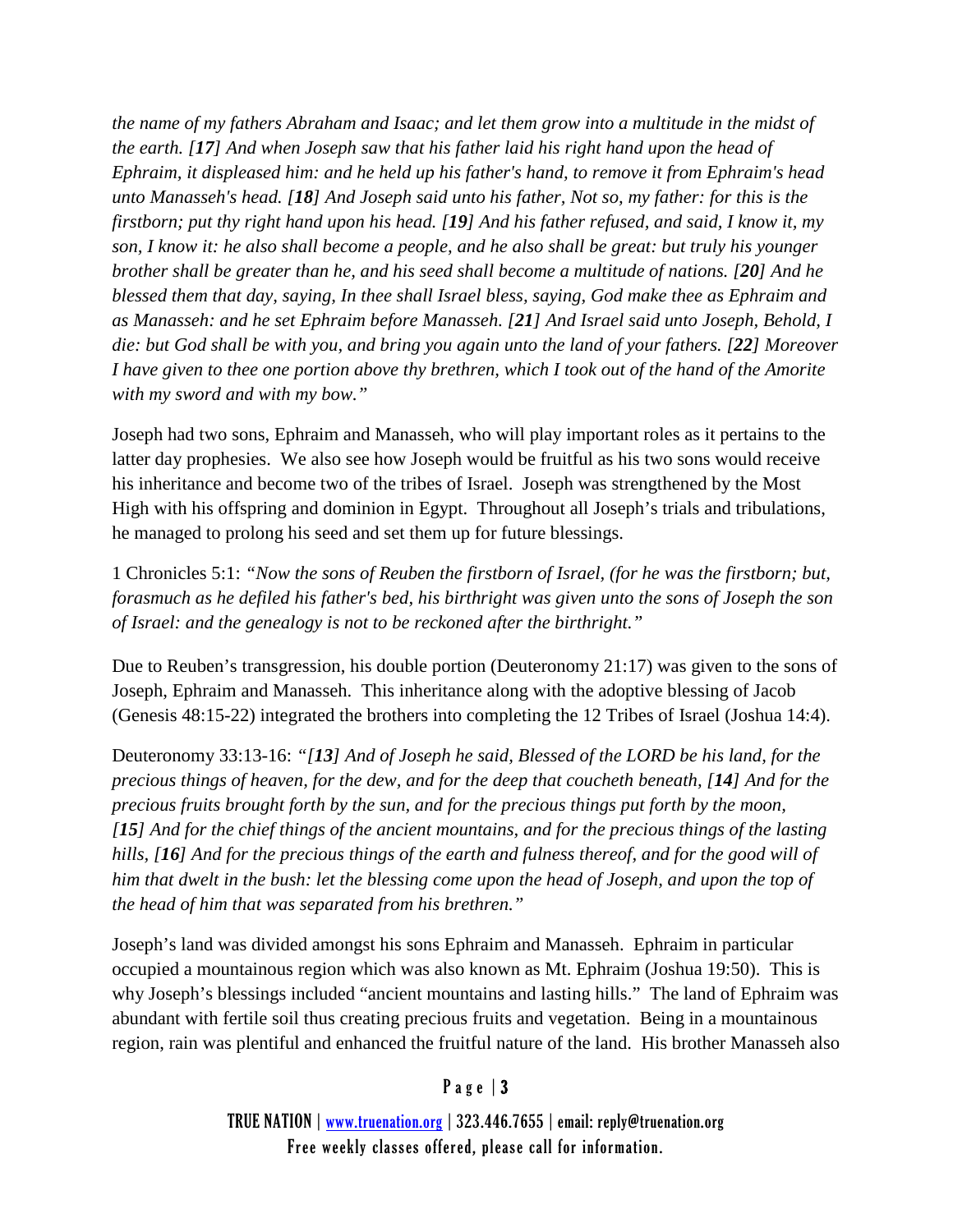occupied fertile and blessed earth. Manasseh in particular was the larger tribe of the two occupying an east and west territory. Their territory was divided by the Jordan River. To the east (Numbers 32:33-41) they enjoyed the luscious plains and fertile lands that Gad and Reuben dwelt in, while to the west (Joshua 13:31) they enjoyed the fruitful lands north of their younger brother Ephraim.

Joshua 17:14-18: *"[14] And the children of Joseph spake unto Joshua, saying, Why hast thou given me but one lot and one portion to inherit, seeing I am a great people, forasmuch as the LORD hath blessed me hitherto? [15] And Joshua answered them, If thou be a great people, then get thee up to the wood country, and cut down for thyself there in the land of the Perizzites and of the giants, if mount Ephraim be too narrow for thee. [16] And the children of Joseph said, The hill is not enough for us: and all the Canaanites that dwell in the land of the valley have chariots of iron, both they who are of Beth-shean and her towns, and they who are of the valley of Jezreel. [17] And Joshua spake unto the house of Joseph, even to Ephraim and to Manasseh, saying, Thou art a great people, and hast great power: thou shalt not have one lot only: [18] But the mountain shall be thine; for it is a wood, and thou shalt cut it down: and the outgoings of it shall be thine: for thou shalt drive out the Canaanites, though they have iron chariots, and though they be strong."* (Read all Joshua 17)

#### Page | 4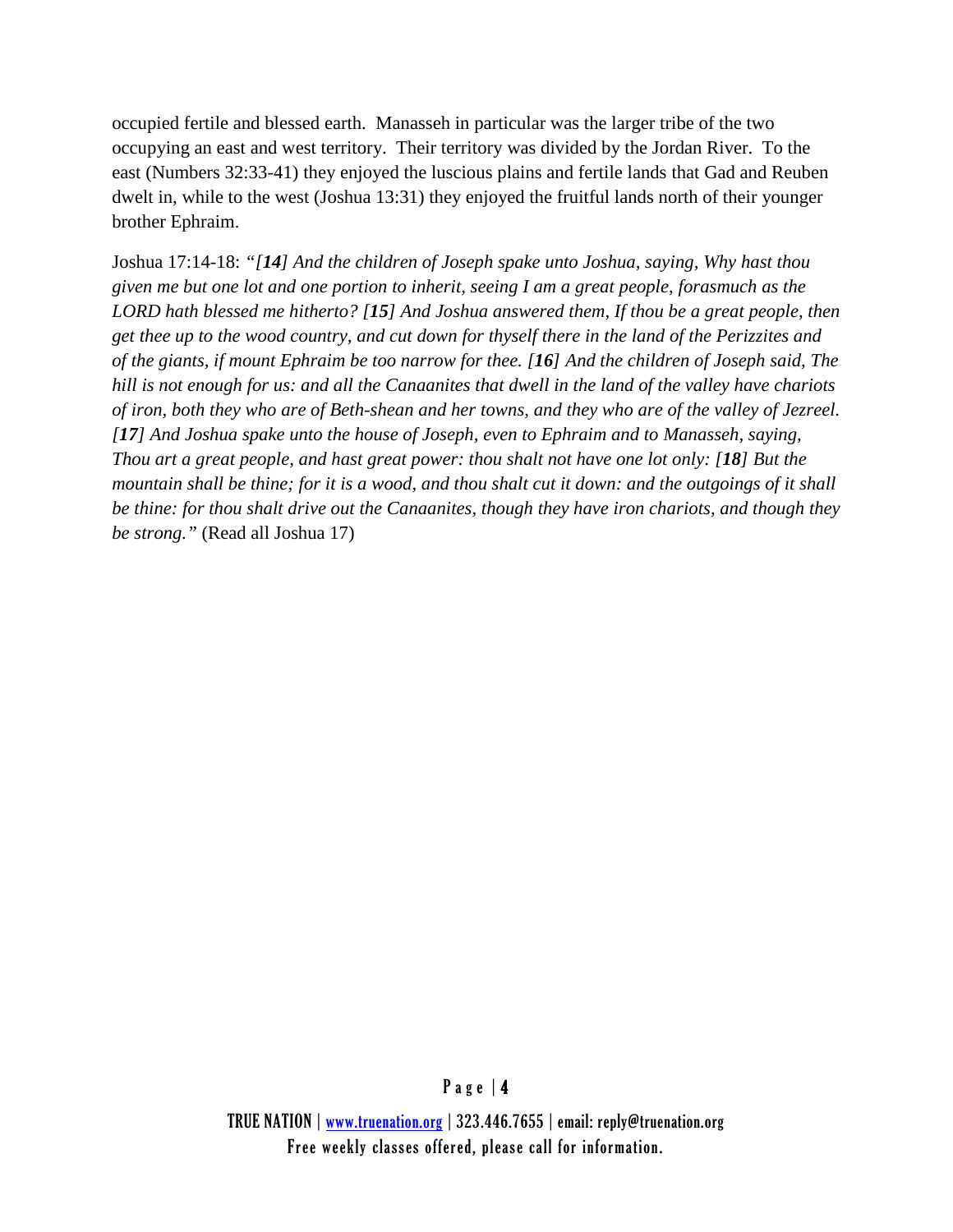

Deuteronomy 33:17: *"[17] His glory is like the firstling of his bullock, and his horns are like the horns of unicorns: with them he shall push the people together to the ends of the earth: and they are the ten thousands of Ephraim, and they are the thousands of Manasseh."*

Ephraim and Manasseh found themselves held in the glory of their father being honored with the glory of a sacred sacrifice. The firstling was the choice sacrifice of the Most High, which was held in high regard.

Deuteronomy 14:23: *"And thou shalt eat before the LORD thy God, in the place which he shall choose to place his name there, the tithe of thy corn, of thy wine, and of thine oil, and the firstlings of thy herds and of thy flocks; that thou mayest learn to fear the LORD thy God always."*

Joseph had a strong legacy and connection with the Most High. He was somewhat of a sacrifice by the Most High as he was given over to the Egyptians, afflicted and later exalted to be ruler which would help save his brethren from famine and death. These acts by their father show the strength and majesty that Joseph had and that they would inherit **"…his horns are like the** 

Page | 5